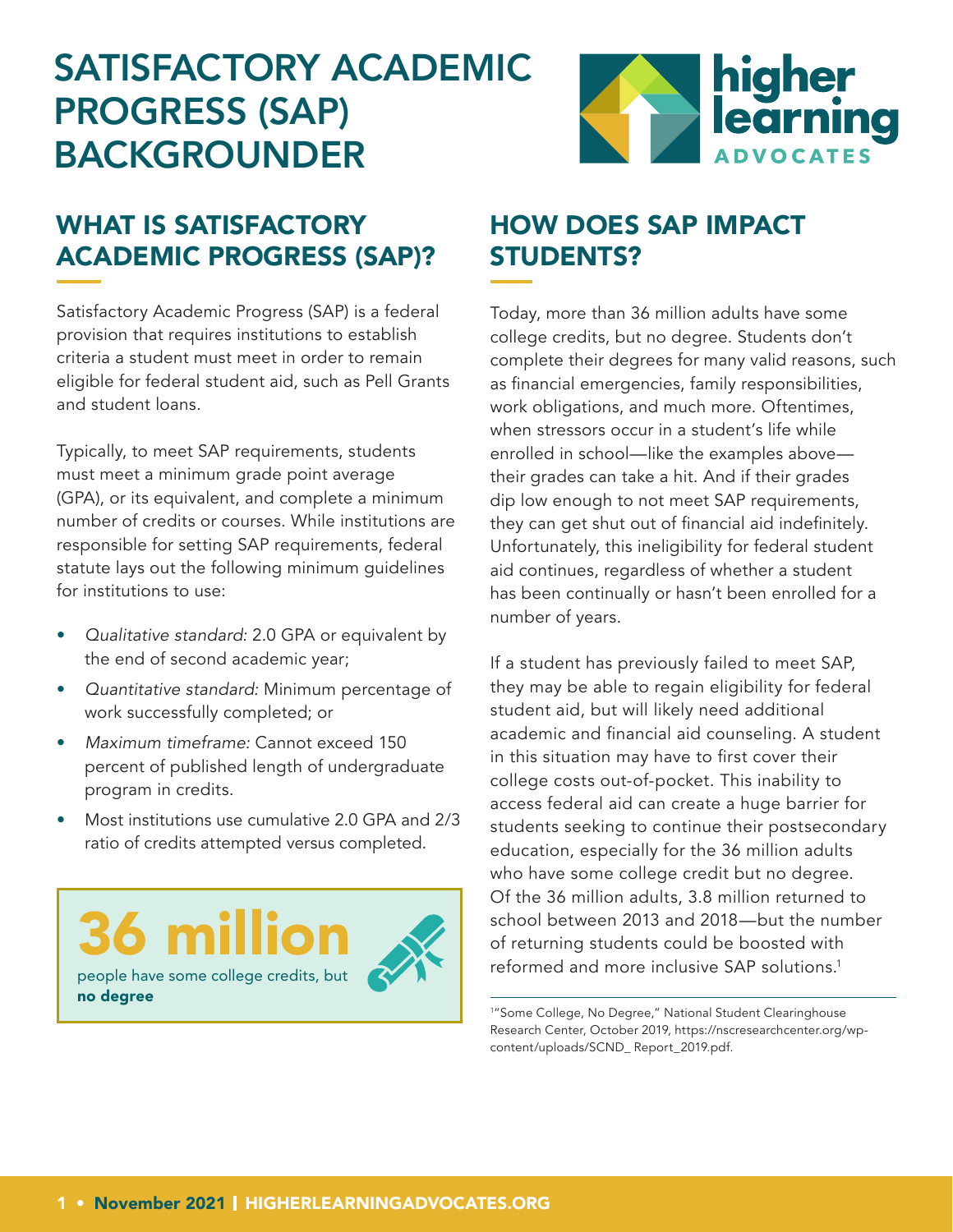Turning off access to financial aid due to a student's previous failure to meet SAP requirements impacts marginalized students most acutely. For example, a recent report from the John Burton Advocates for Youth found that more than a third of all youth in the California foster care system—and 42 percent of Black youth in foster care—failed to meet SAP throughout their first year at community colleges.<sup>2</sup> Further, Black, Native American, and Hispanic students in the study were more than twice as likely to not meet SAP than white and Asian students. Adult students who have to juggle child care and work responsibilities were also disproportionately affected by SAP rules.

The disparate impact of SAP requirements on marginalized students means that these students will not be able to return to school at a later time and receive federal aid, worsening inequities. While SAP rules exist to ensure students stay on track, they can actually make it more difficult for students in challenging circumstances to persist. Many adult students with some college but no degree, and particularly students of color who have been unable to return to school with financial aid because of SAP, could be helped in their transition back to school by reforms to SAP.



<sup>2</sup> "The Overlooked Obstacle: How Satisfactory Academic Progress Policies Impede Student Success and Equity," John Burton Advocates for Youth, July 2021, https://jbay.org/wp-content/uploads/2021/07/ Overlooked-obstacles-1.pdf

<sup>3</sup> "The Overlooked Obstacle: How Satisfactory Academic Progress Policies Impede Student Success and Equity," John Burton Advocates for Youth, July 2021, https://jbay.org/wp-content/uploads/2021/07/ Overlooked-obstacles-1.pdf

#### CAN SAP BE REFORMED TO MEET THE NEEDS OF TODAY'S STUDENTS?

Today's students return to postsecondary education for a wide variety of reasons: their job or career requires additional skills or credentials; they are returning after taking a break to raise children; or they are returning to complete their degree after working or saving enough money to pay for college. However, if they did not meet SAP requirements in the past, they won't be eligible for federal student aid—including Pell Grants and student loans—when they return to school.

A SAP reset—in which students returning to higher education after a set period of time have their SAP record restarted—would help students have a second chance at higher education. SAP should be reset for students who have not been enrolled in any postsecondary education in the prior two years. To remain eligible after such a reset, students should be required to prospectively maintain a 2.0 GPA and make reasonable progress towards completing their program.

In addition to SAP reset, we should continue to explore ways to make SAP work better with the needs of today's students. Many institutions have begun to experiment with ways to reduce the disparate impact it has on different student groups. Reforms such as early warning and intervention processes and providing special circumstances appeals have the promise of balancing the burden of SAP for working and parenting students. The federal government should look to these ideas as it considers how best to support students coming out of the pandemic.

See the following infographic for a visual representation of how SAP affects students, and how a SAP reset could help.